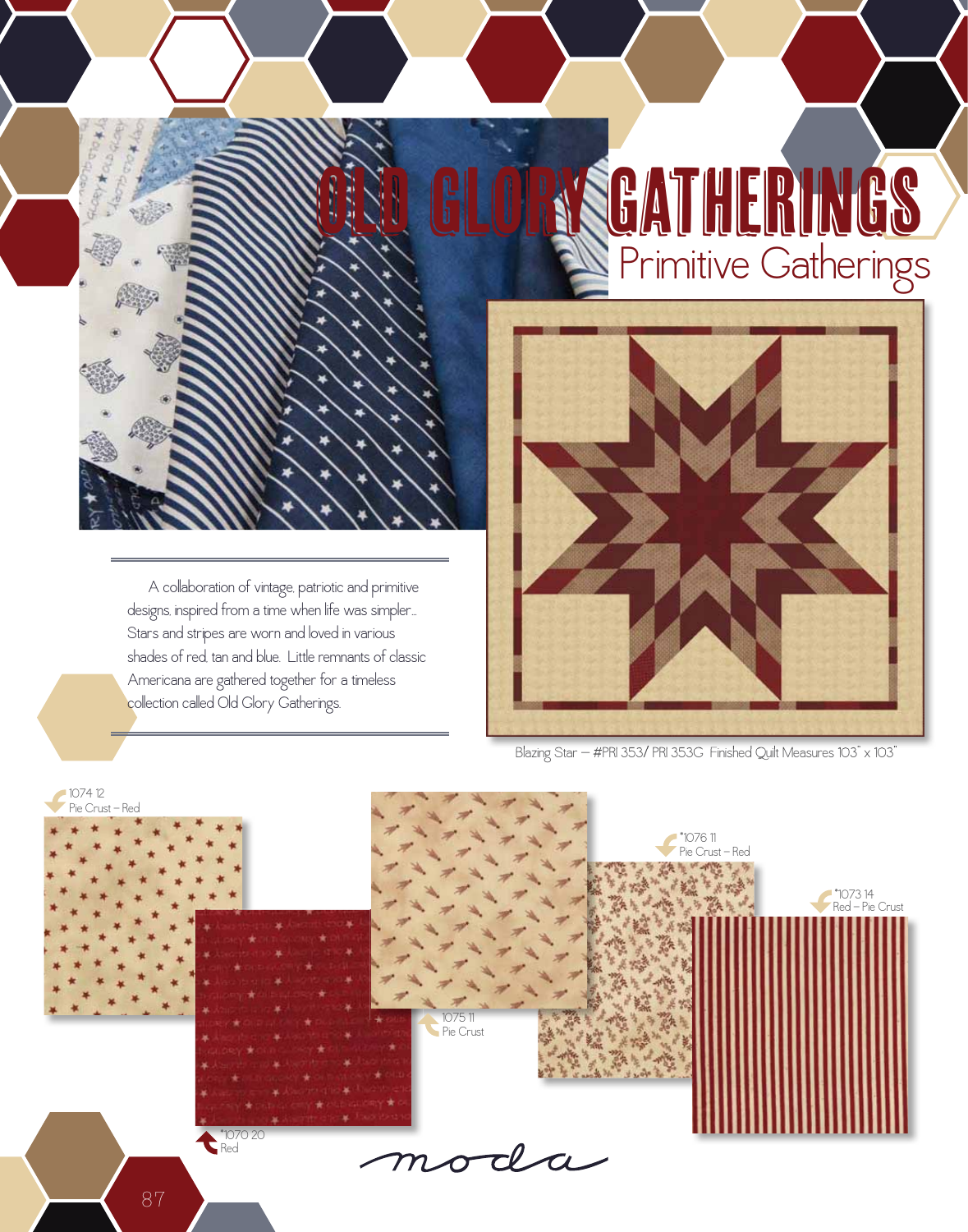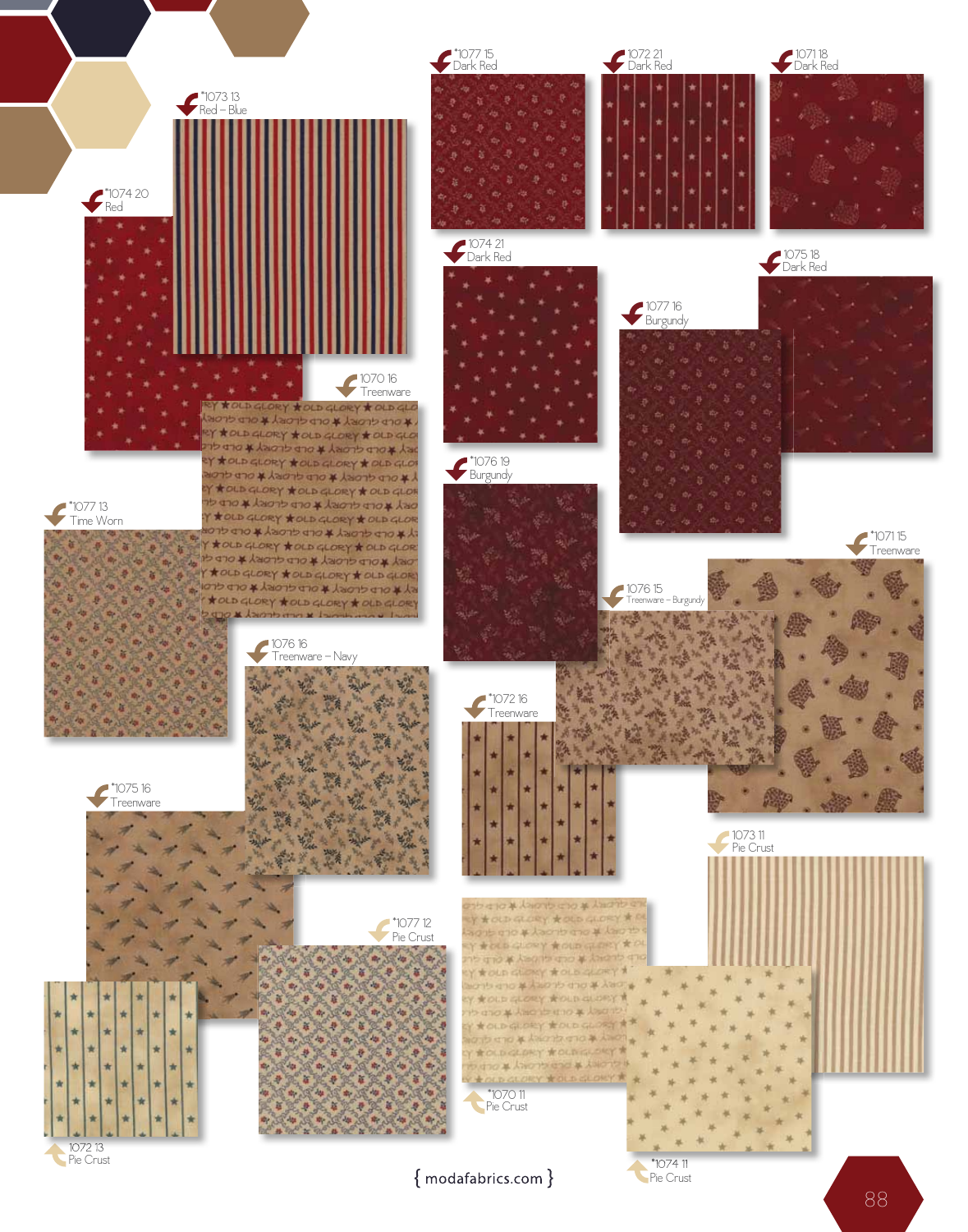

**PRY \* YACLORY \* OLD GLORY \* VAC** D GLORY \* OLD GLORY \* OLD GLORY \* OLD GI X XOLD GLORY X OLD GLORY X OLD GLORY X D GLORY \* OLD GLORY \* OLD GLORY \* OLD GL COD CLORY & OLD GLORY & OLD GLORY & OL GLORY \*OLD GLORY \*OLD GLORY \* OLD GL SY KOLD GLORY KOLD GLORY KOLD GLORY GLORY \* OLD GLORY \* OLD GLOR X \* OLD GLORY \* OLD GLORY \* O GLORY \* OLD GLORY \* OLD GLORY DEL # OFD CHOIS L # OFD CHOIS LORY \* OLD GLORY \* OLD GLORY ※ 人名のウ drox人名のrp drox人名 LORY \*OLD GLORY \*OLD GLORY SOR FORT & OLD GLORY & OLD GLORY LORY \* OLD GLORY \* OLD GLORY RY A DLD GLORY \* OLD GLORY \*

Time Worn \*1070 15



## PRINTS:

Time Worn - Navy

\*1076 14

ASST. 1070-15 15 YARDS OF EACh ASST. 1070-12 12 YARDS OF EACh ASST. 1070-10 10 YARDS OF EACh ASST. 1070-10h 10 YARDS OF 25 SkuS\* 1070AB BuNDLE: 50 SkuS 18"x 22" 1070F8 BuNDLE: 50 SkuS 9"x 22" 1070hB hONEY BuN – (40) 1½"x 45" STRIPS – Pk 6 1070JR JELLYROLL – (40) 2½"x 45" STRIPS – Pk 4 1070LC LAYER CAkE – (42) 10"x 10" SQuARES – Pk 4 1070PP (42) 5"x5" SQuARES – Pk 12 1070MC (42) 2½" SQuARES – MuLTIPLE 24 \*hB's, JR's, LC's PP's & MC's do not include 1040 & 1073.

Primitive Gatherings



89